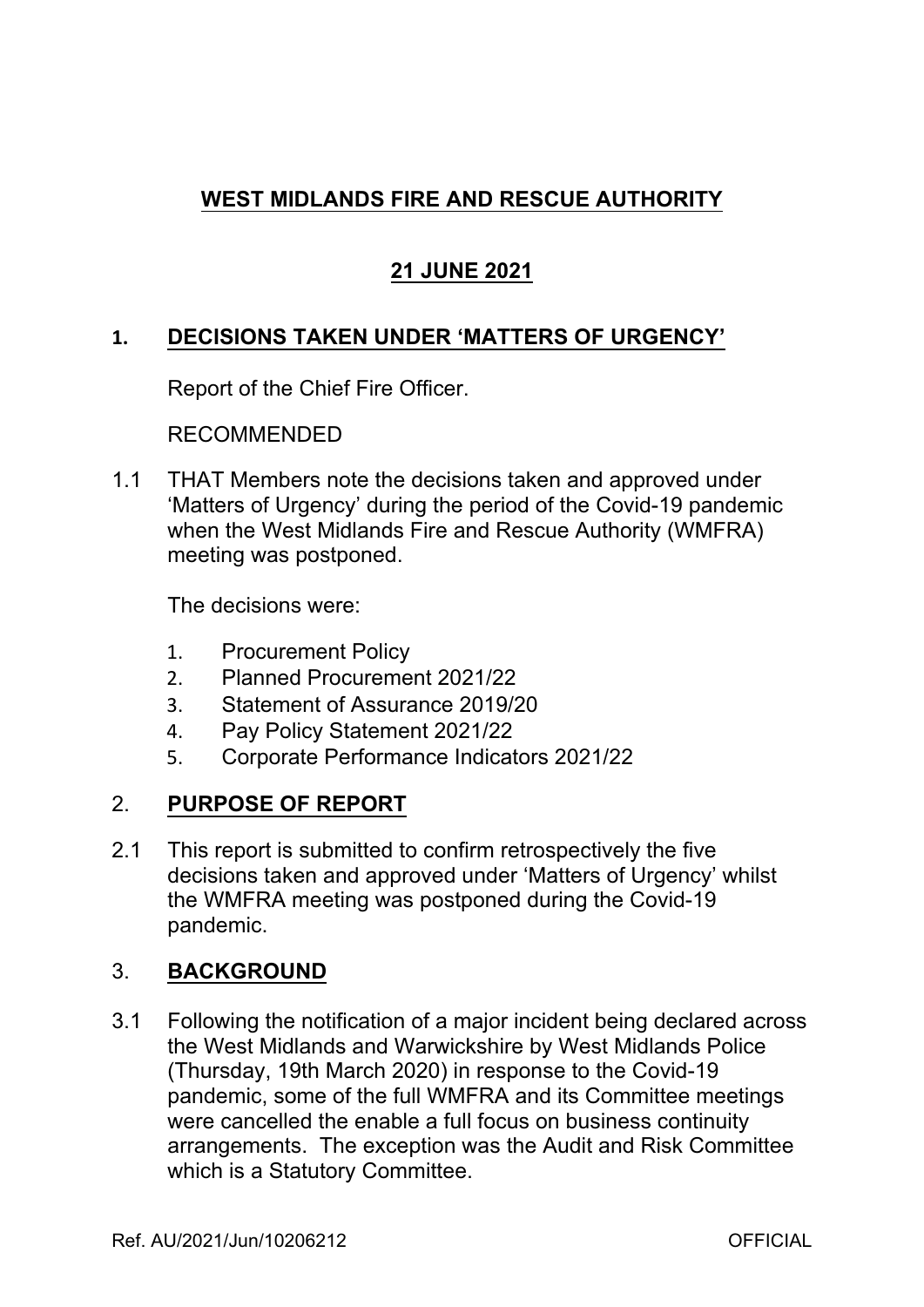- 3.2 The WMFRA operated within the auspices of new legislation; The Local Authorities (Coronavirus) (Flexibility of Local Authority Meetings) (England) Regulations 2020 came into force on 3 April 2020 and expired on 7 May 2021. The legislation enabled WMFRA (as a local authority) to hold and alter the frequency and occurrence of statutory meetings without requirement for further notice (Regulation 4) and make provision for Councillors/Members of WMFRA to attend meetings remotely (Regulation 5). Attendance at meetings was permissible via audio link, if video link was unavailable. The WMFRA met weekly for online briefings from the Chief Fire Officer (CFO) on business continuity planning during the response phase of the pandemic. This progressed to monthly online briefings through Policy Planning Forum during the recovery phase of business continuity, The Fire Authority met on three occasions and the Audit and Risk Committee met on four.
- 3.3 The Constitution of WMFRA makes provision for required decisions that cannot be postponed being considered under Standing Order 17.1 'Arrangements to Act in Matters of Urgency'. This order provides the CFO with the delegation to make urgent decisions in consultation with the Chair and Vice Chair. This approach was implemented primarily to enable officers to focus on Business Continuity Planning for the Covid-19 pandemic, thereby reducing the impact on officer capacity.

## 4. **PROCUREMENT POLICY**

- 4.1 The report sought the approval to amend Policy 1/8 Procurement Procedures.
- 4.2 The Policy has been reviewed in line with the UK leaving the European Union. The Cabinet Office has issued two Procurement Policy Notes which have been incorporated into the Authority's Procurement Policy. The main changes are:
	- a change to the existing public procurement regulatory regime is that from 2300 hours on 31 December 2020, new UK public procurement opportunities will need to be published on the UK e-notification service called Find a Tender service (FTS). The FTS means new UK opportunities will no longer be sent to the Official Journal of the European Union (OJEU) or Tenders Electronic Daily (TED).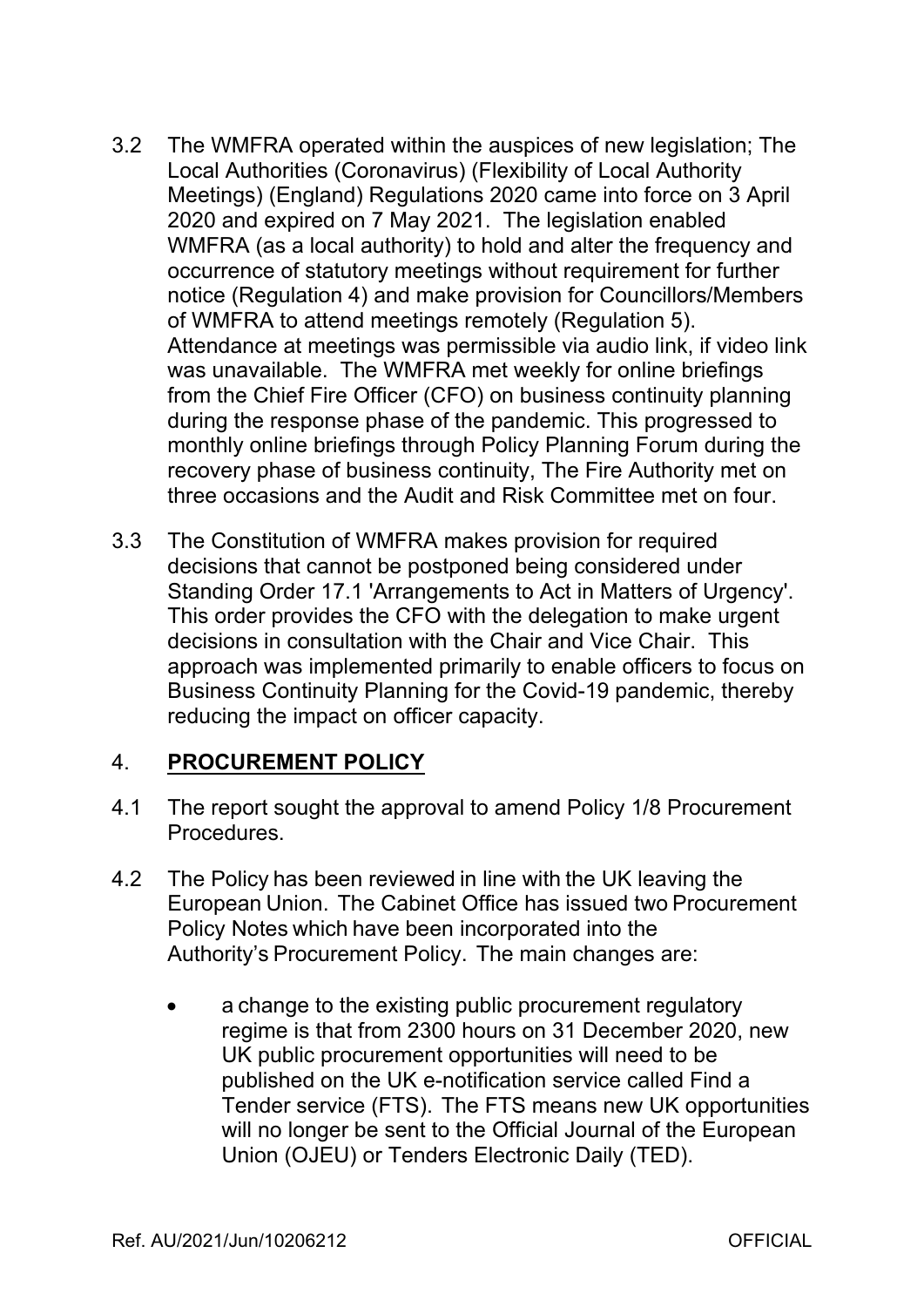- the UK's exit from the EU means that additional freedoms, in relation to contract spend on goods, services and works contracts with a value below the public procurement threshold are available
- other changes to the Procurement Policy include replacing reference to the 'EU Directive' with 'Public Contracts Regulations 2015' and 'EU Threshold' with 'Public Procurement Threshold'.

It was RECOMMENDED:

That the Chief Fire Officer approve the revised Procurement Procedures Policy attached as Appendix 1 to this report.

The decision was made in accordance with Standing Orders by the Chief Fire Officer in consultation with the Chair, Vice Chair, Opposition Leader and Clerk to WMFRA. The decision was reported to the WMFRA Policy Planning Forum of 01 March 2021. It was resolved that the resolution be reported to the next ordinary meeting of the Fire Authority.

## 5. **PLANNED PROCUREMENT 2021/22**

- 5.1 The report was submitted to provide the rationale for the planned tender exercises and included the proposed route to market and funding provision as per Procurement Policy 1/8.
- 5.2 The Authority's Procurement Procedure requires a preliminary report to be submitted to the Authority for approval prior to the commencement of any tender exercise detailing the rationale for the procurement, the proposed route to market and the funding provisions. It should also be noted that the proposed tender exercise contained within the report can be supplemented with further reports to the Authority prior to the award of contract if requested by Members.

It was RECOMMENDED:

That the Chief Fire Officer give approval to proceed with the following tender exercises for the provision of various works, goods and services to West Midlands Fire and Rescue Authority during 2021/22: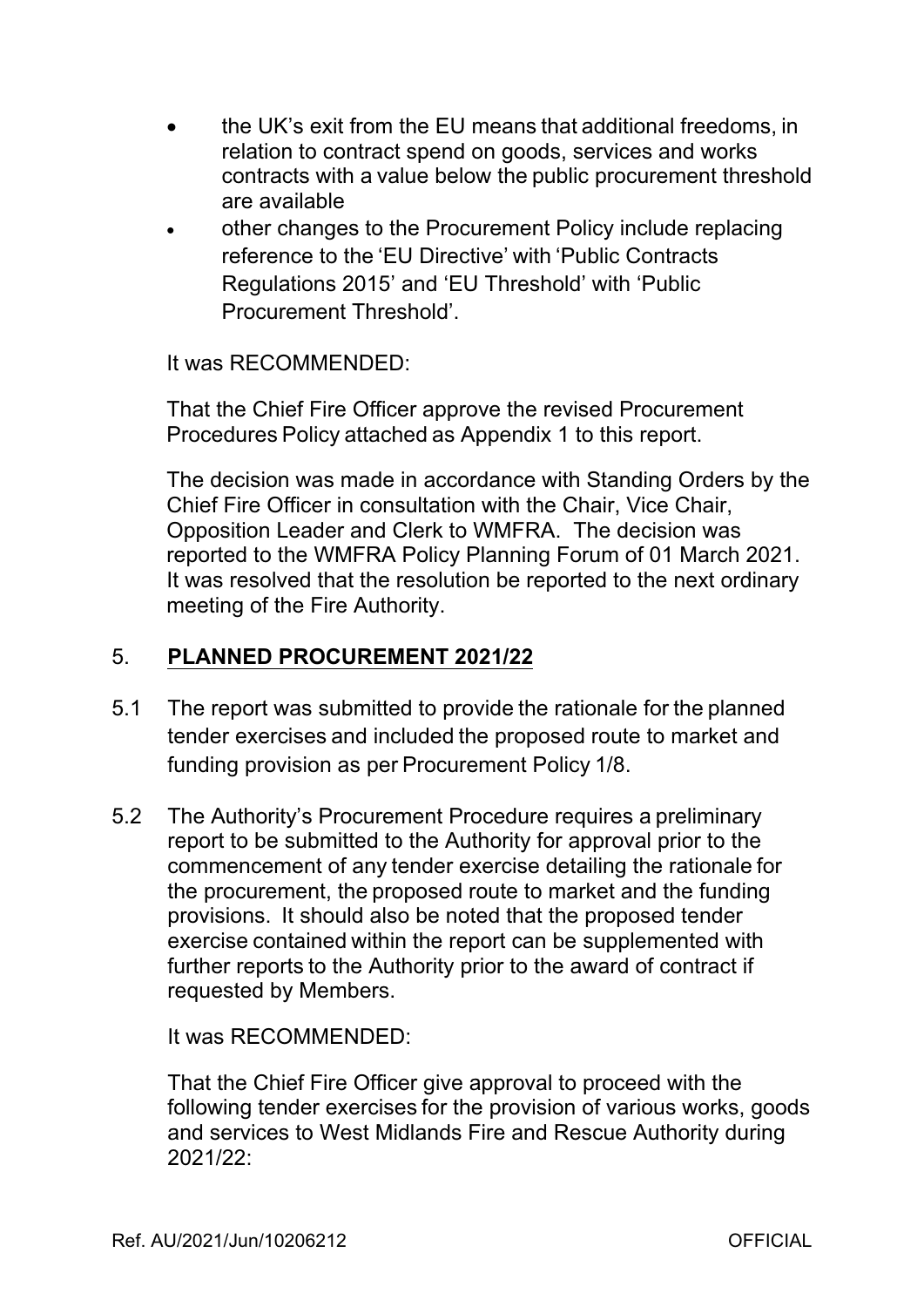- 1. Roofing works
- 2. Reactive repairs framework agreement
- 3. Breathing apparatus sets
- 4. Pension system
- 5. Smoke alarm framework agreement
- 7. Air conditioning alterations
- 8. Leadership and development programme

The decision was made in accordance with Standing Orders by the Chief Fire Officer in consultation with the Chair, Vice Chair, Opposition Leader and Clerk to WMFRA. The decision was reported to the WMFRA Policy Planning Forum of 1 March 2021. It was resolved that the resolution be reported to the next ordinary meeting of the Fire Authority.

## 6. **STATEMENT OF ASSURANCE 2019/20**

- 6.1 The Fire and Rescue National Framework for England published in May 2018 sets out a requirement for Fire and Rescue Authorities to review and publish a 'Statement of Assurance' on an annual basis. The requirement is contained within Chapter 4 of the Framework which focuses on governance.
- 6.2 In line with this expectation, the Authority's Statement of Assurance (attached as Appendix 1) has been reviewed for the year 2019-20 and submitted for approval.
- 6.3 The 'Guidance on statements of assurance for Fire and Rescue Authorities in England' issued by the Government in May 2013 remains current. The guidance stipulates the content of a Statement of Assurance.

The following three key areas must form part of any Statement of Assurance:

- Financial
- Governance
- **Operational**
- 6.4 Additionally, the guidance states that Fire and Rescue Authorities may wish to include a section on any potential improvements they have identified across their accounting, governance, or operational responsibilities to communities. Therefore, a section entitled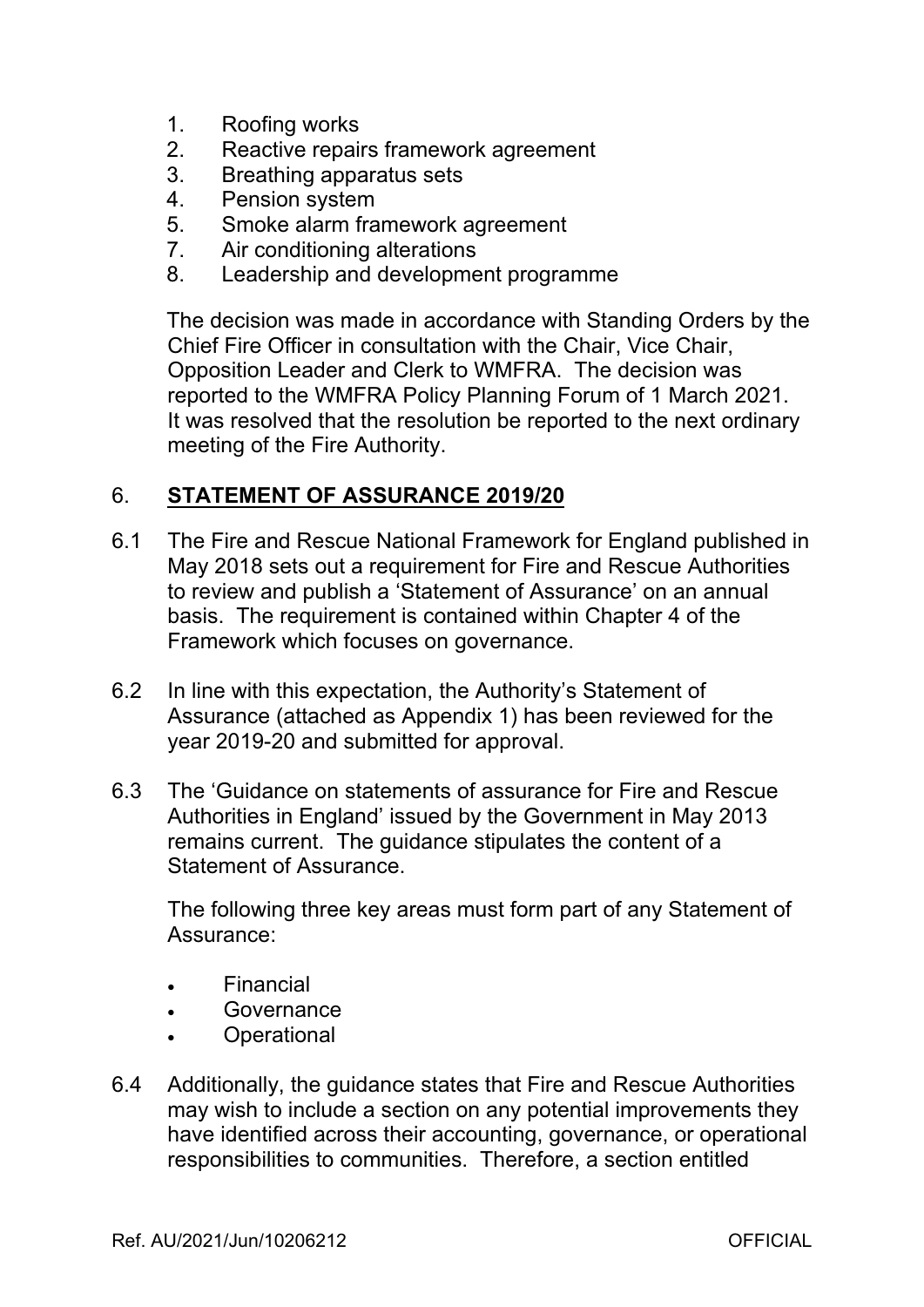'Future Improvements' has been included in keeping with the guidance and as per previous iterations of the Authority's Statement of Assurance.

It was RECOMMENDED:

That the Chief Fire Officer approves the Statement of Assurance 2019-20 attached as Appendix 2 to this report.

The decision was made in accordance with Standing Orders by the Chief Fire Officer in consultation with the Chair, Vice Chair, Opposition Leader and Clerk to WMFRA. The decision was reported to the WMFRA Policy Planning Forum of 29 March 2021. It was resolved that the resolution be reported to the next ordinary meeting of the Fire Authority.

## 7. **PAY POLICY STATEMENT 2021/22**

- 7.1 The Section 38 (1) of The Localism Act 2011 requires Fire and Rescue Authorities to produce a Pay Policy Statement for each financial year.
- 7.2 A Pay Policy Statement is expected to comply with the following elements:
	- a relevant Authority must prepare a Pay Policy Statement for each financial year.
	- a Pay Policy Statement for a financial year must set out the Authority's policies for the financial year relating to the remuneration of its Chief Officers.

A Pay Policy Statement for a financial year may also set out the Authority's policies for the financial year relating to the other terms and conditions applying to the Authority's Chief Officers.

It was RECOMMENDED:

That the Chief Fire Officer approves the Pay Policy Statement for the financial year 2020/2021 attached as Appendix 3 to this report.

The decision was made in accordance with Standing Orders by the Chief Fire Officer in consultation with the Chair, Vice Chair, Opposition Leader and Clerk to WMFRA. The decision was reported to the WMFRA Policy Planning Forum of 29 March 2021.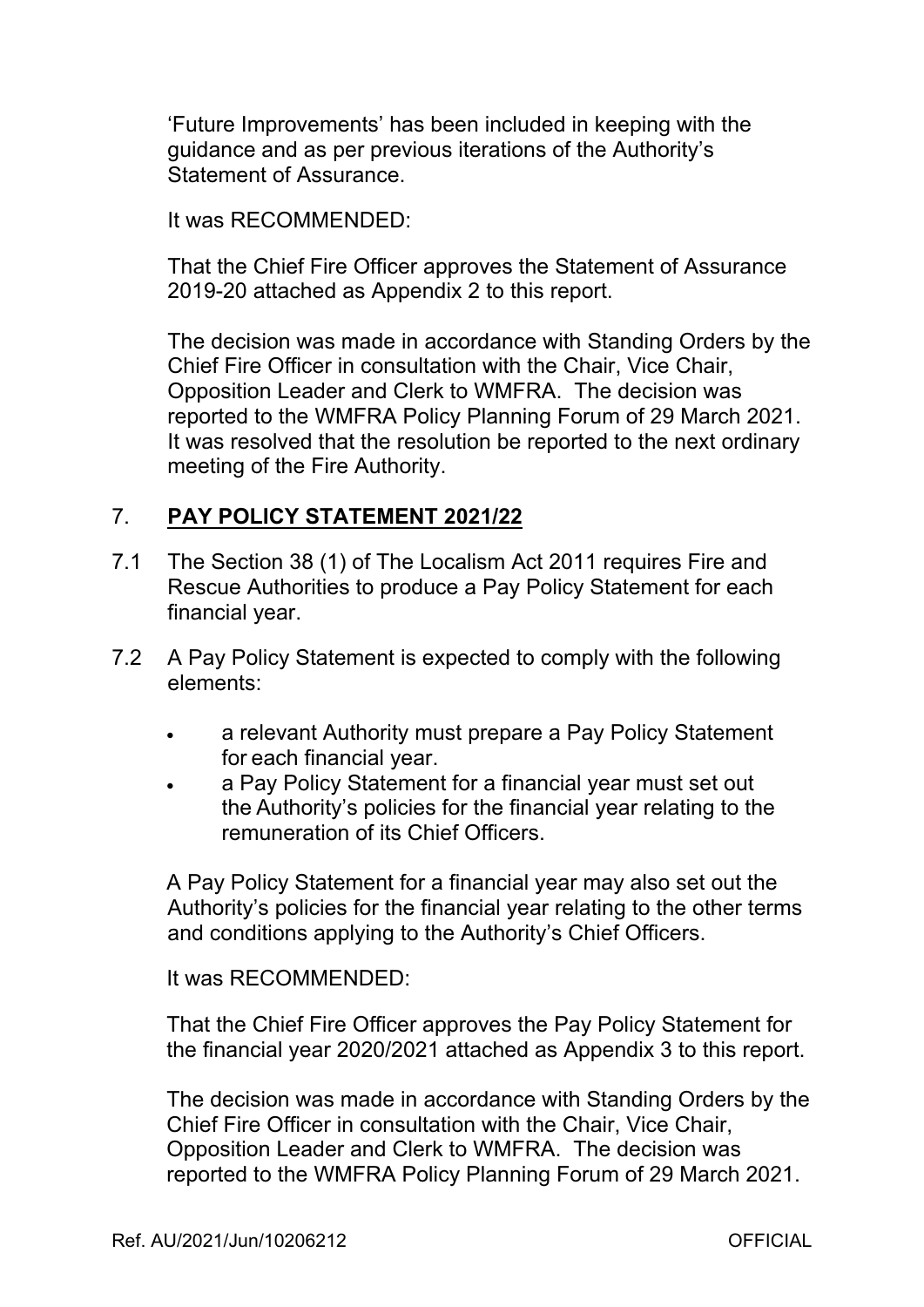It was resolved that the resolution be reported to the next ordinary meeting of the Fire Authority.

#### **8. APPROVAL OF CORPORATE PERFORMANCE INDICATORS 2021/22**

- 8.1 The WMFRA discusses and approves annually the Corporate Performance Indicators by which the Service will measure its performance against the priorities published in its three-year rolling strategy.
- 8.2 The Service, despite operating under Business Continuity Plans, was seeking to fulfil its responsibilities and Service Delivery Model to its communities. The impact of the Covid-19 pandemic upon performance could not be adequately measured without the identified performance targets (based on a three-year average of previous performance) being in place. Such an approach supported the process of graduated tolerances for performance introduced in 2017/18. The future reporting to both Scrutiny Committee and Audit and Risk would be detrimentally affected without the continuity of systems of measuring performance.

It was RECOMMENDED:

That the Chief Fire Officer approves the Corporate Performance Indicators (PIs) and targets for 2021/22 as set out in Appendix 4 to this report.

The decision was made in accordance with Standing Orders by the Chief Fire Officer in consultation with the Chair, Vice Chair, Opposition Leader and Clerk to WMFRA. The decision was reported to the WMFRA Policy Planning Forum of 17 May 2021. It was resolved that the resolution be reported to the next ordinary meeting of the Fire Authority.

## 9. **EQUALITY IMPACT ASSESSMENT**

In preparing this report a full Equality Impact Assessment has not been undertaken.

## 10. **LEGAL IMPLICATIONS**

There are no legal implications associated to this report.